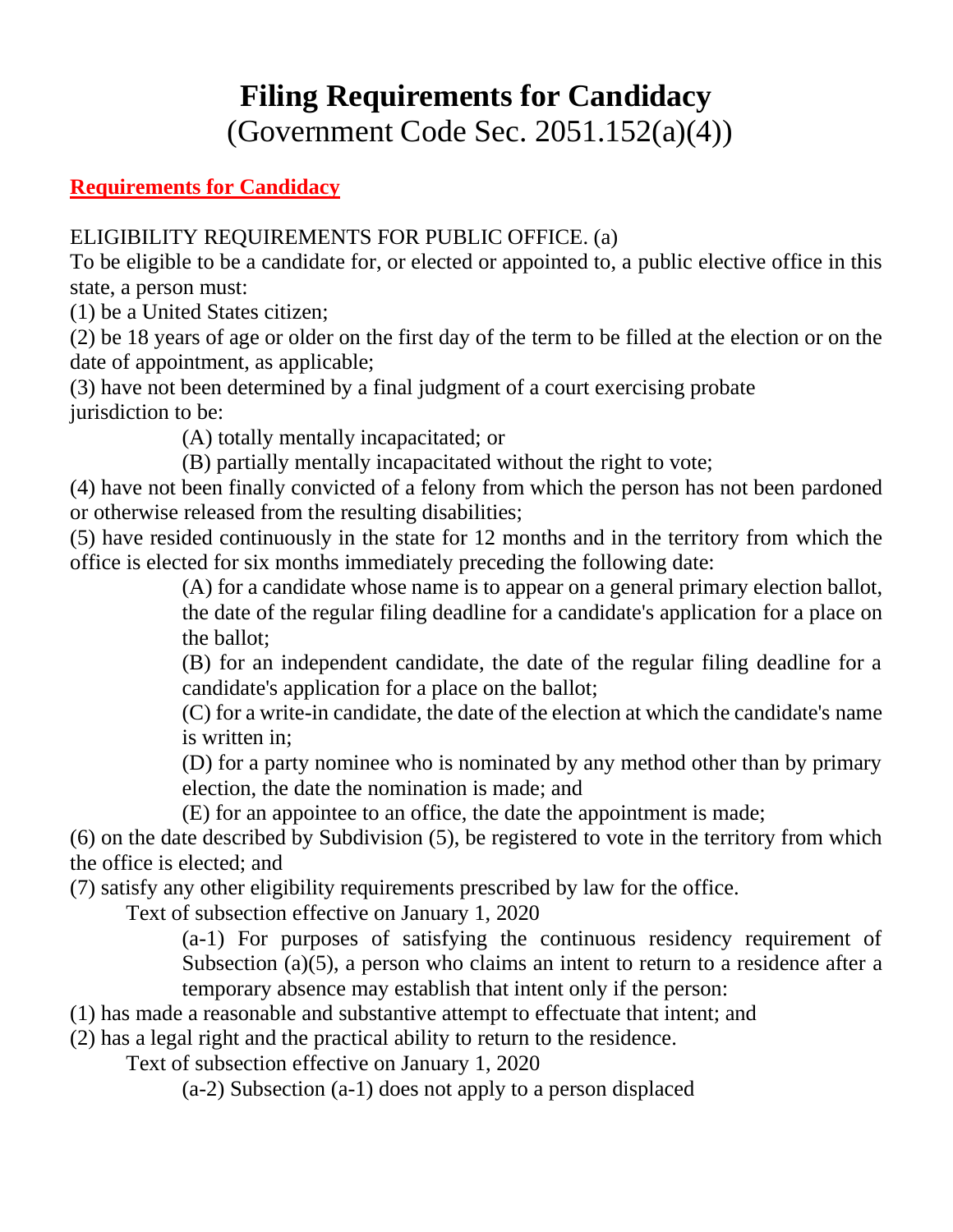## **Important Election Dates & Filing Deadlines for 2021 & 2022**

| May 1, 2021 - Uniform Election Date                                                                                                     |                                                                                                                                                                                                                                                                                           |  |
|-----------------------------------------------------------------------------------------------------------------------------------------|-------------------------------------------------------------------------------------------------------------------------------------------------------------------------------------------------------------------------------------------------------------------------------------------|--|
| <b>Authority Conducting Elections</b>                                                                                                   | <b>Local Political Subdivisions and Counties</b>                                                                                                                                                                                                                                          |  |
| Deadline to post candidate<br>requirements <sup>5</sup> Form 1-15 (PDF)                                                                 | Friday, May 1, 2020                                                                                                                                                                                                                                                                       |  |
| Deadline to post notice of candidate filing<br>deadline <sup>1</sup>                                                                    | Monday, December 14, 2020 for local political<br>subdivisions that have a first day to file for their<br>candidates <sup>1</sup>                                                                                                                                                          |  |
| First day to apply for a ballot by mail<br>using Application for a Ballot by Mail<br>(ABBM) or Federal Post Card Application<br>(FPCA). | Friday, January 1, 2021*<br>*First day to file does not move because of New Year's<br>Day holiday. An "Annual ABBM" or FPCA for a January<br>or February 2021 election may be filed earlier, but not<br>earlier than the 60th day before the date of the January<br>or February election. |  |
| First Day to File for Place on General<br>Election or Special Election Ballot (for<br>local political subdivisions ONLY) <sup>1</sup>   | Wednesday, January 13, 2021                                                                                                                                                                                                                                                               |  |
| Last Day to File for Place on General<br>Election Ballot (for local political<br>subdivisions ONLY) <sup>2</sup>                        | Friday, February 12, 2021 at 5:00 p.m.<br>See note below relating to four-year terms 3                                                                                                                                                                                                    |  |
| Last Day to Order General Election or<br>Special Election on a Measure                                                                  | Friday, February 12, 2021                                                                                                                                                                                                                                                                 |  |
| Last Day to Register to Vote                                                                                                            | Thursday, April 1, 2021                                                                                                                                                                                                                                                                   |  |
| First Day of Early Voting By Personal<br>Appearance                                                                                     | Monday, April 19, 2021                                                                                                                                                                                                                                                                    |  |
| Last Day to Apply for Ballot by Mail<br>(Received, not Postmarked)                                                                      | Tuesday, April 20, 2021                                                                                                                                                                                                                                                                   |  |
| Last Day of Early Voting by Personal<br>Appearance                                                                                      | Tuesday, April 27, 2021                                                                                                                                                                                                                                                                   |  |
| Last day to Receive Ballot by Mail                                                                                                      | Saturday, May 1, 2021 (election day) at 7:00<br>p.m. (unless a late-arriving deadline applies)                                                                                                                                                                                            |  |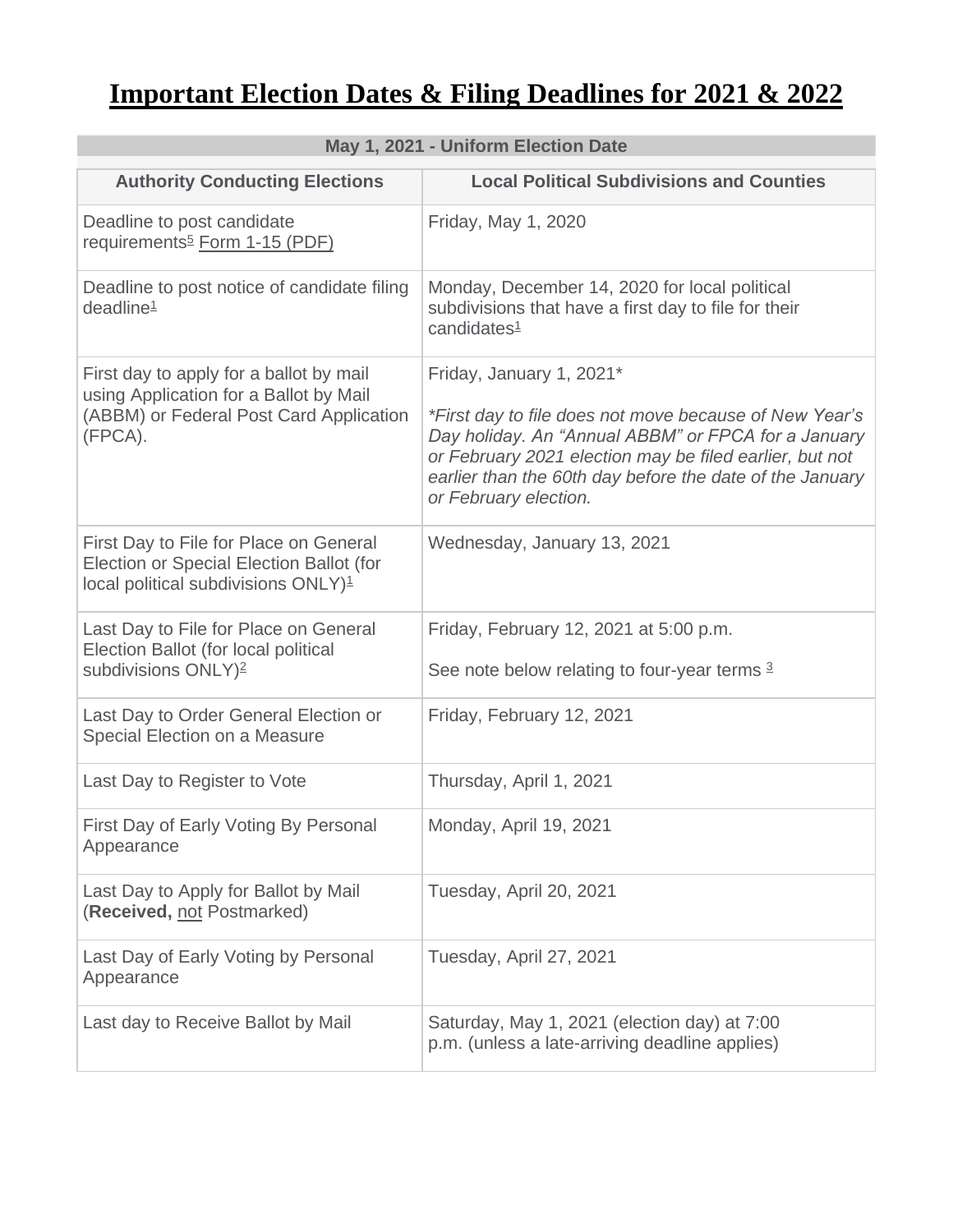| November 2, 2021 - Uniform Election Date<br>These dates are subject to changes from the 2021 legislative session.                       |                                                                                                                                                                                                                                                                                                |  |
|-----------------------------------------------------------------------------------------------------------------------------------------|------------------------------------------------------------------------------------------------------------------------------------------------------------------------------------------------------------------------------------------------------------------------------------------------|--|
| <b>Authority Conducting Elections</b>                                                                                                   | <b>County Elections Officer/Local political subdivisions</b>                                                                                                                                                                                                                                   |  |
| Deadline to post candidate<br>requirements <sup>5</sup> Form 1-15 (PDF)                                                                 | Monday, November 2, 2020                                                                                                                                                                                                                                                                       |  |
| First day to apply for a ballot by mail<br>using Application for a Ballot by Mail<br>(ABBM) or Federal Post Card Application<br>(FPCA). | Friday, January 1, 2021*<br>*First day to file does not move because of<br>New Year's Day holiday. An "Annual ABBM"<br>or FPCA for a January or February 2021<br>election may be filed earlier, but not earlier<br>than the $60th$ day before the date of the<br>January or February election. |  |
| Deadline to post notice of candidate filing<br>deadline <sup>1</sup>                                                                    | Thursday, June 17, 2021 for local political<br>subdivisions that have a first day to file for<br>their candidates <sup>1</sup>                                                                                                                                                                 |  |
| First Day to File for Place on General<br>Election Ballot (for local political<br>subdivisions ONLY) <sup>1</sup>                       | Saturday, July 17, 2021 ("first day" does not<br>move; office hours not required)                                                                                                                                                                                                              |  |
| Last Day to Order General Election or<br>Special Election on a Measure                                                                  | Monday, August 16, 2021                                                                                                                                                                                                                                                                        |  |
| Last Day to File for Place on General<br>Election Ballot (for local political<br>subdivisions ONLY) 2                                   | Monday, August 16, 2021 at 5:00 p.m.<br>See note below relating to four-year terms 3                                                                                                                                                                                                           |  |
| Last Day to Register to Vote                                                                                                            | Monday, October 4, 2021                                                                                                                                                                                                                                                                        |  |
| First Day of Early Voting by Personal<br>Appearance                                                                                     | Monday, October 18, 2021 (17 <sup>th</sup> day before<br>election day falls on a Saturday, first day<br>moves to next business day)                                                                                                                                                            |  |
| Last Day to Apply for Ballot by Mail<br>(Received, not Postmarked)                                                                      | Friday, October 22, 2021                                                                                                                                                                                                                                                                       |  |
| Last Day of Early Voting by Personal<br>Appearance                                                                                      | Friday, October 29, 2021                                                                                                                                                                                                                                                                       |  |
| Last day to Receive Ballot by Mail                                                                                                      | Tuesday, November 2, 2021 (election day) at 7:00 p.m.<br>(unless a late-arriving deadline applies)                                                                                                                                                                                             |  |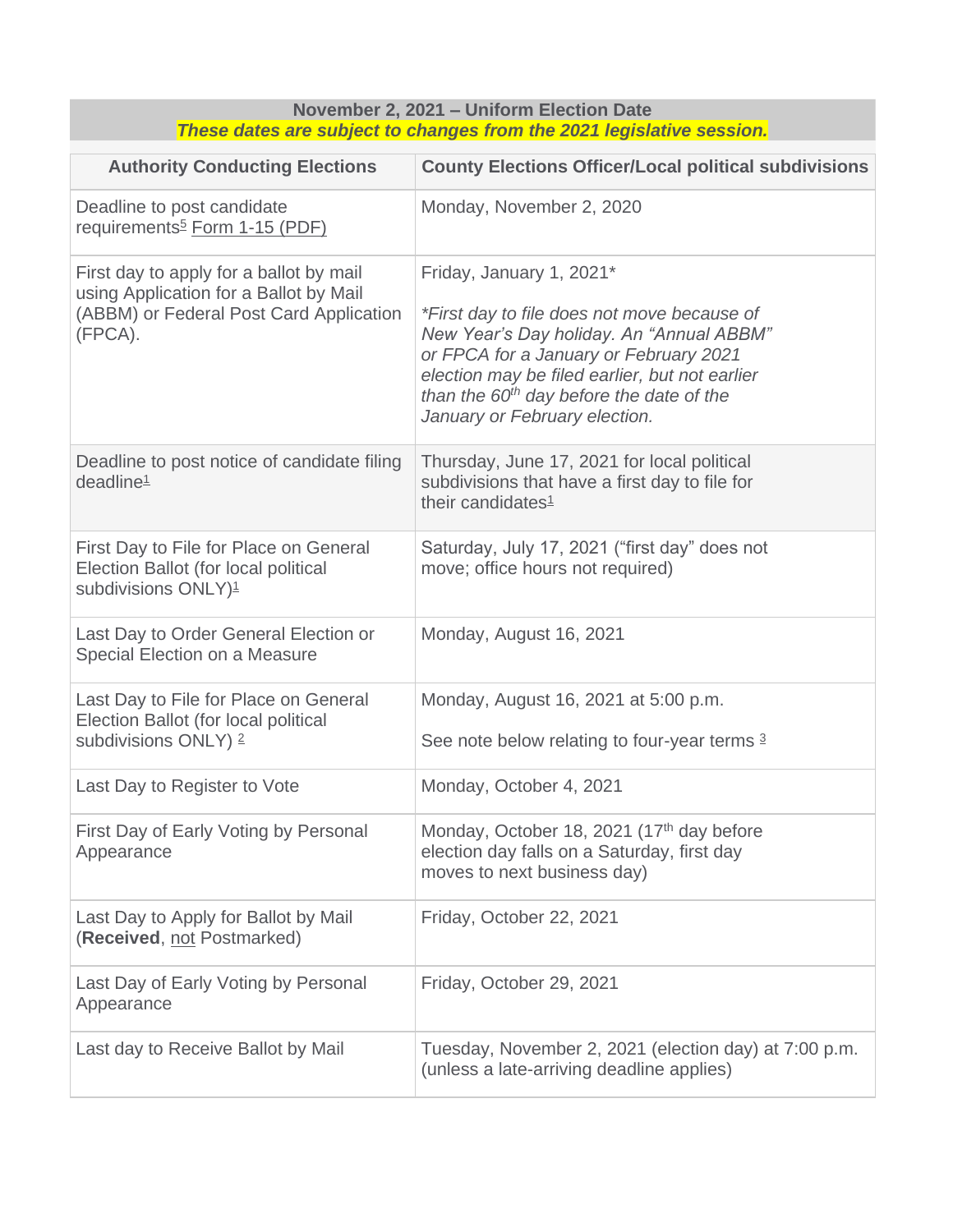| These dates are subject to changes from the 2021 legislative session.                                                                   |                                                                                                                                                                                                                                                                                                                                                                                                              |  |
|-----------------------------------------------------------------------------------------------------------------------------------------|--------------------------------------------------------------------------------------------------------------------------------------------------------------------------------------------------------------------------------------------------------------------------------------------------------------------------------------------------------------------------------------------------------------|--|
| Deadline to post candidate<br>requirements <sup>1</sup> Form 1-15 (PDF)                                                                 | Monday, March 1, 2021                                                                                                                                                                                                                                                                                                                                                                                        |  |
| First day to file for a place on the Primary<br>ballot for precinct chair candidates.                                                   | Tuesday, September 14, 2021                                                                                                                                                                                                                                                                                                                                                                                  |  |
| Filing deadline for candidates; filing<br>deadline for independent candidates to<br>file declaration of intent.                         | Monday, December 13, 2021 at 6:00 PM                                                                                                                                                                                                                                                                                                                                                                         |  |
| First day to apply for a ballot by mail<br>using Application for a Ballot by Mail<br>(ABBM) or Federal Post Card Application<br>(FPCA). | Saturday, January 1, 2022*<br>*First day to file does not move because of New Year's<br>Day holiday. An "Annual ABBM" or FPCA for a January<br>or February 2022 election may be filed earlier, but not<br>earlier than the 60th day before the date of the January<br>or February election.                                                                                                                  |  |
| Last Day to Register to Vote                                                                                                            | Monday, January 31, 2022                                                                                                                                                                                                                                                                                                                                                                                     |  |
| First Day of Early Voting by Personal<br>Appearance                                                                                     | Monday, February 14, 2022                                                                                                                                                                                                                                                                                                                                                                                    |  |
| Last Day to Apply for Ballot by Mail<br>(Received, not Postmarked)                                                                      | Friday, February 18, 2022                                                                                                                                                                                                                                                                                                                                                                                    |  |
| Last Day of Early Voting by Personal<br>Appearance                                                                                      | Friday, February 25, 2022                                                                                                                                                                                                                                                                                                                                                                                    |  |
| Last day to Receive Ballot by Mail                                                                                                      | Tuesday, March 1, 2022 (Election Day) at 7:00 p.m. if<br>carrier envelope is not postmarked, OR Thursday,<br>March 3, 2022 (next business day* after Election Day) at<br>5:00 p.m. if carrier envelope is postmarked by 7:00 p.m.<br>at the location of the election on Election Day (unless<br>overseas or military voter deadlines apply) <sup>4</sup><br>*First business day after Texas Independence Day |  |

**March 1, 2022 - Primary Election**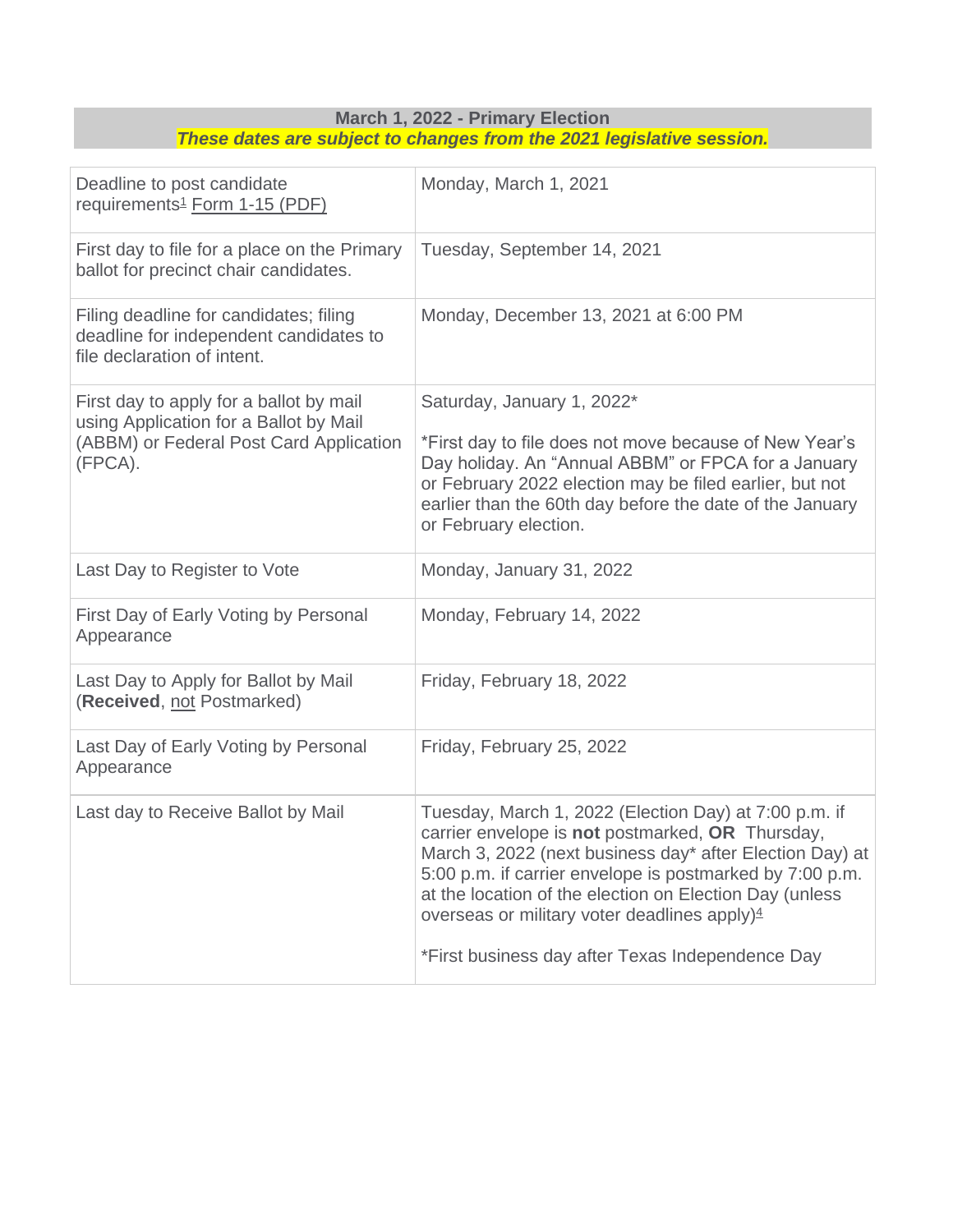## **Saturday, May 7, 2022 - Uniform Election Date (Limited)**

| <b>Authority Conduction Elections</b>                                                                                                   | <b>Local Political Subdivisions</b>                                                                                                                                                                                                                                                                                                       |
|-----------------------------------------------------------------------------------------------------------------------------------------|-------------------------------------------------------------------------------------------------------------------------------------------------------------------------------------------------------------------------------------------------------------------------------------------------------------------------------------------|
|                                                                                                                                         | (County-ordered elections may not be held on this<br>date. County Election Official may, but is not<br>required to, contract to provide election services to<br>political subdivisions holding elections on this<br>date.)                                                                                                                |
| Deadline to post candidate<br>requirements <sup>1</sup> Form 1-15 (PDF)                                                                 | Friday, May 7, 2021                                                                                                                                                                                                                                                                                                                       |
| Deadline to Post Notice of Candidate<br><b>Filing Deadline (Local Political</b><br>Subdivisions Only) <sup>1</sup>                      | Monday, December 20, 2021 for local political<br>subdivisions that have a first day to file for their<br>candidates $1$                                                                                                                                                                                                                   |
| First day to apply for a ballot by mail<br>using Application for a Ballot by Mail<br>(ABBM) or Federal Post Card<br>Application (FPCA). | Saturday, January 1, 2022*<br>*First day to file does not move because of New<br>Year's Day holiday. An "Annual ABBM" or FPCA for a<br>January or February 2022 election may be filed<br>earlier, but not earlier than the 60th day before the<br>date of the January or February election.                                               |
| First Day to File for a Place on the<br><b>General Election Ballot (Local Political</b><br>Subdivisions Only) <sup>1</sup>              | Wednesday, January 19, 2022                                                                                                                                                                                                                                                                                                               |
| Last Day to Order General Election or<br>Special Election on a Measure                                                                  | Friday, February 18, 2022                                                                                                                                                                                                                                                                                                                 |
| Last Day to File for a Place on the<br><b>General Election Ballot (Local Political</b><br>Subdivisions Only) <sup>2</sup>               | Friday, February 18, 2022 at 5:00 p.m.<br>See note below relating to four-year terms <sup>3</sup>                                                                                                                                                                                                                                         |
| Last Day to File a Declaration of Write-<br>in Candidacy (Local Political<br><b>Subdivisions Only)</b>                                  | Tuesday, February 22, 2022                                                                                                                                                                                                                                                                                                                |
| Last Day to Register to Vote                                                                                                            | Thursday, April 7, 2022                                                                                                                                                                                                                                                                                                                   |
| First Day of Early Voting by Personal<br>Appearance                                                                                     | Monday, April 25, 2022                                                                                                                                                                                                                                                                                                                    |
| Last Day to Apply for Ballot by Mail<br>(Received, not Postmarked)                                                                      | Tuesday, April 26, 2022                                                                                                                                                                                                                                                                                                                   |
| Last Day of Early Voting by Personal<br>Appearance                                                                                      | Tuesday, May 3, 2022                                                                                                                                                                                                                                                                                                                      |
| Last day to Receive Ballot by Mail                                                                                                      | Saturday, May 7, 2022 (Election Day) at 7:00 p.m. if<br>carrier envelope is not postmarked, OR Monday, May<br>9, 2022 (next business day after Election Day) at 5:00<br>p.m. if carrier envelope is postmarked by 7:00 p.m. at<br>the location of the election on Election Day (unless<br>overseas or military voter deadlines apply) $4$ |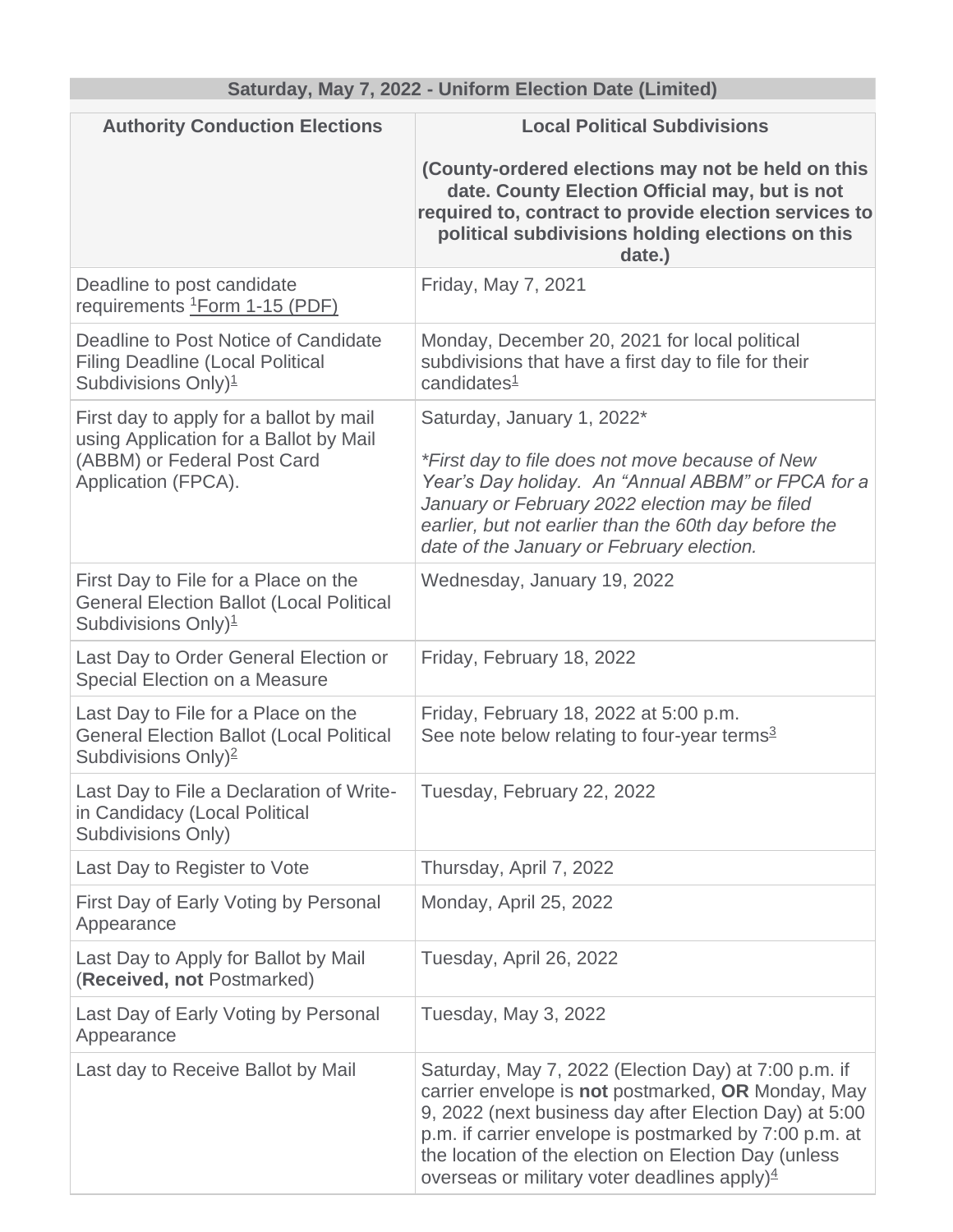| Deadline to post candidate<br>requirements <sup>1</sup> Form 1-15 (PDF)                                                              | Monday, November 8, 2021                                                                                                                                                                                                                                                                                   |
|--------------------------------------------------------------------------------------------------------------------------------------|------------------------------------------------------------------------------------------------------------------------------------------------------------------------------------------------------------------------------------------------------------------------------------------------------------|
| Deadline to Post Notice of Candidate Filing<br>Deadline (Local Political Subdivisions Only)                                          | Thursday, June 23, 2022 for local political<br>subdivisions that have a first day to file for their<br>candidates <sup>1</sup>                                                                                                                                                                             |
| First day to apply for a ballot by mail using<br>Application for a Ballot by Mail (ABBM) or<br>Federal Post Card Application (FPCA). | Saturday, January 1, 2022*<br>*First day to file does not move because of New<br>Year's Day holiday. An "Annual ABBM" or<br>FPCA for a January or February 2022 election<br>may be filed earlier, but not earlier than the 60 <sup>th</sup><br>day before the date of the January or February<br>election. |
| First Day to File for a Place on the General<br><b>Election Ballot (Local Political Subdivisions</b><br>Only)                        | Saturday, July 23, 2022                                                                                                                                                                                                                                                                                    |
| First Day to File a Declaration of Write-in<br>Candidacy (General Election for State and<br><b>County Officers)</b>                  | Saturday, July 23, 2022                                                                                                                                                                                                                                                                                    |
| Last Day to Order General Election or<br>Special Election on a Measure                                                               | Monday, August 22, 2022                                                                                                                                                                                                                                                                                    |
| Last Day to File for a Place on the General<br><b>Election Ballot (Local Political Subdivisions</b><br>Only) <sup>2</sup>            | Monday, August 22, 2022 at 5:00 p.m.                                                                                                                                                                                                                                                                       |
| Last Day to File a Declaration of Write-in<br>Candidacy (General Election for State and<br><b>County Officers)</b>                   | Monday, August 22, 2022                                                                                                                                                                                                                                                                                    |
| Last Day to File a Declaration of Write-in<br><b>Candidacy (Local Political Subdivisions</b><br>Only)                                | Friday, August 26, 2022                                                                                                                                                                                                                                                                                    |
| Last Day to Register to Vote                                                                                                         | Tuesday, October 11, 2022 <sup>*</sup> *First business day<br>after Columbus Day                                                                                                                                                                                                                           |
| First Day of Early Voting by Personal<br>Appearance                                                                                  | Monday, October 24, 2022                                                                                                                                                                                                                                                                                   |